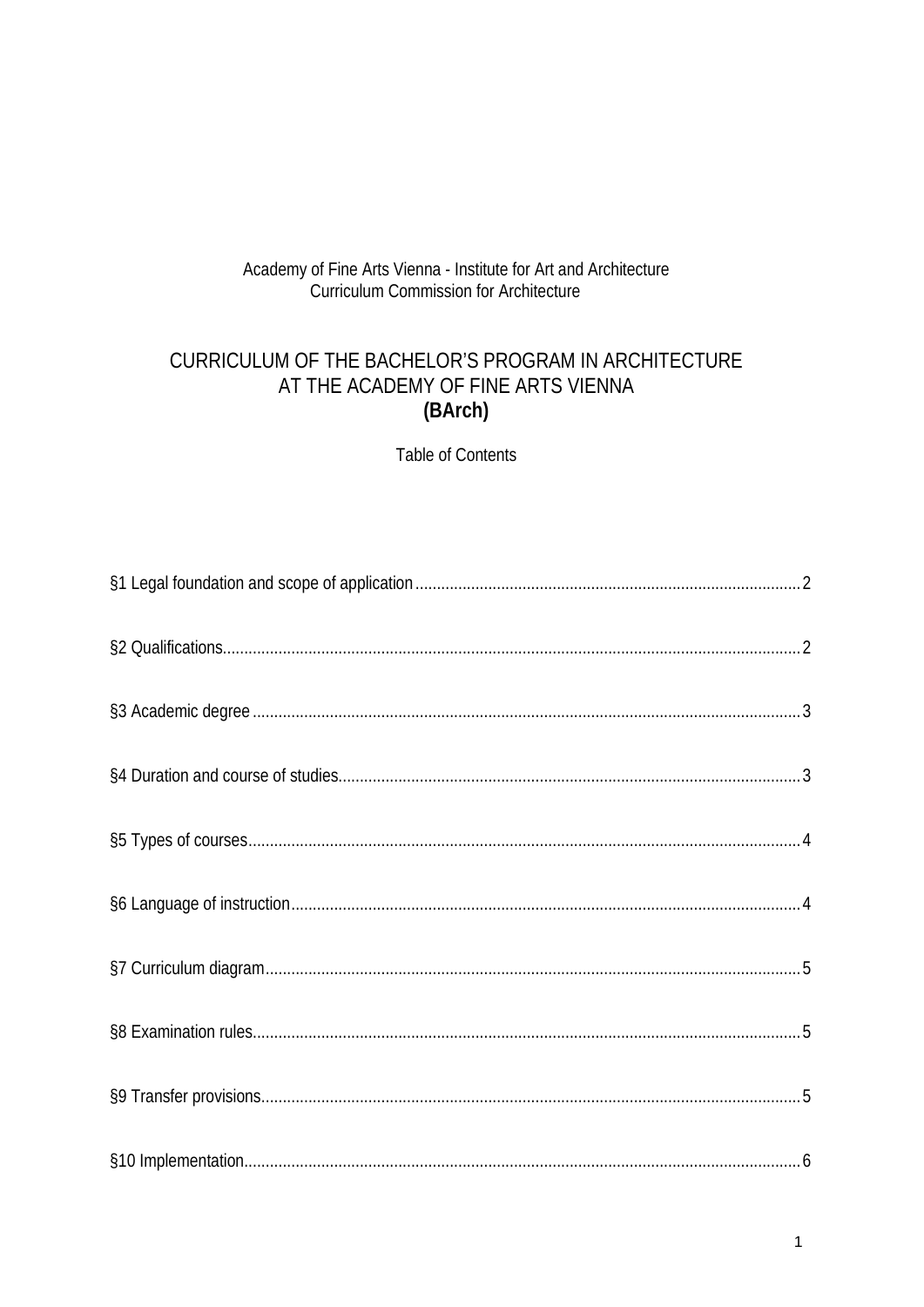### **§1 Legal foundation and scope of application**

The curriculum is based on the University Act 2002, Federal Law Gazette 1 no. 120/2002 (Universitätsgesetz, UG 2002). This document defines the structure and contents of the Bachelor's Program in Architecture at the Academy of Fine Arts Vienna. The objectives of this engineeringfocused Program of Architecture are based on the qualifications outlined in Art. 2.

### **§2 Qualifications**

### **Architecture**

Architectural education at the Academy of Fine Arts Vienna has always focused on teaching reflective, intellectual, creative and experimental positions. The program is designed for students with excellent capabilities which have been proven in entry exams.

Architecture is defined as a combination of reflection and production. Both are equivalent tools, materials and topics of architecture.

Architecture is considered as a multifaceted profession which may manifest itself in a variety of ways and at various scales. It is a cultural, social and political profession capable of co-determining and changing society.

### **Program**

The program teaches an experimental, critical and creative approach to construction and technical knowledge, the ecological and sustainable use of ideas and materials, digital and analogue forms of production, an understanding of buildings, landscapes and cities, and their discussion on the basis of history, theories and criticism. In addition, students of architecture are encouraged to benefit from the multi-disciplinary environment (the fine arts, cultural studies etc.) at the Academy of Fine Arts Vienna.

The program applies the principle of research-guided teaching and thus contributes to current research questions. These are defined and developed within five platforms, which also represent the essential notion of architecture as is taught at the Academy. Accordingly, students acquire skills via five specialized platforms which build up on one another.

### **Platforms**

- ANALOGUE PRODUCTION, DIGITAL PRODUCTION
- CONSTRUCTION, MATERIAL, TECHNOLOGY
- ECOLOGIES, SUSTAINABILITY, CONSERVATION
- HISTORY, THEORY, CRITICISM
- GEOGRAPHY, LANDSCAPES, CITIES

### **Teaching**

The platforms provide a structure for the contents of the curriculum as well as for the faculty of the institute. They are forums for the development and transfer of knowledge; they create links between scientific and artistic investigations. Platforms function separately and independently of one another; they also overlap and comment on one another.

The core of architectural studies is the work on design projects. Design work requires and promotes reflection as well as the superposition and synthesis of the fields of knowledge brought together from the individual platforms.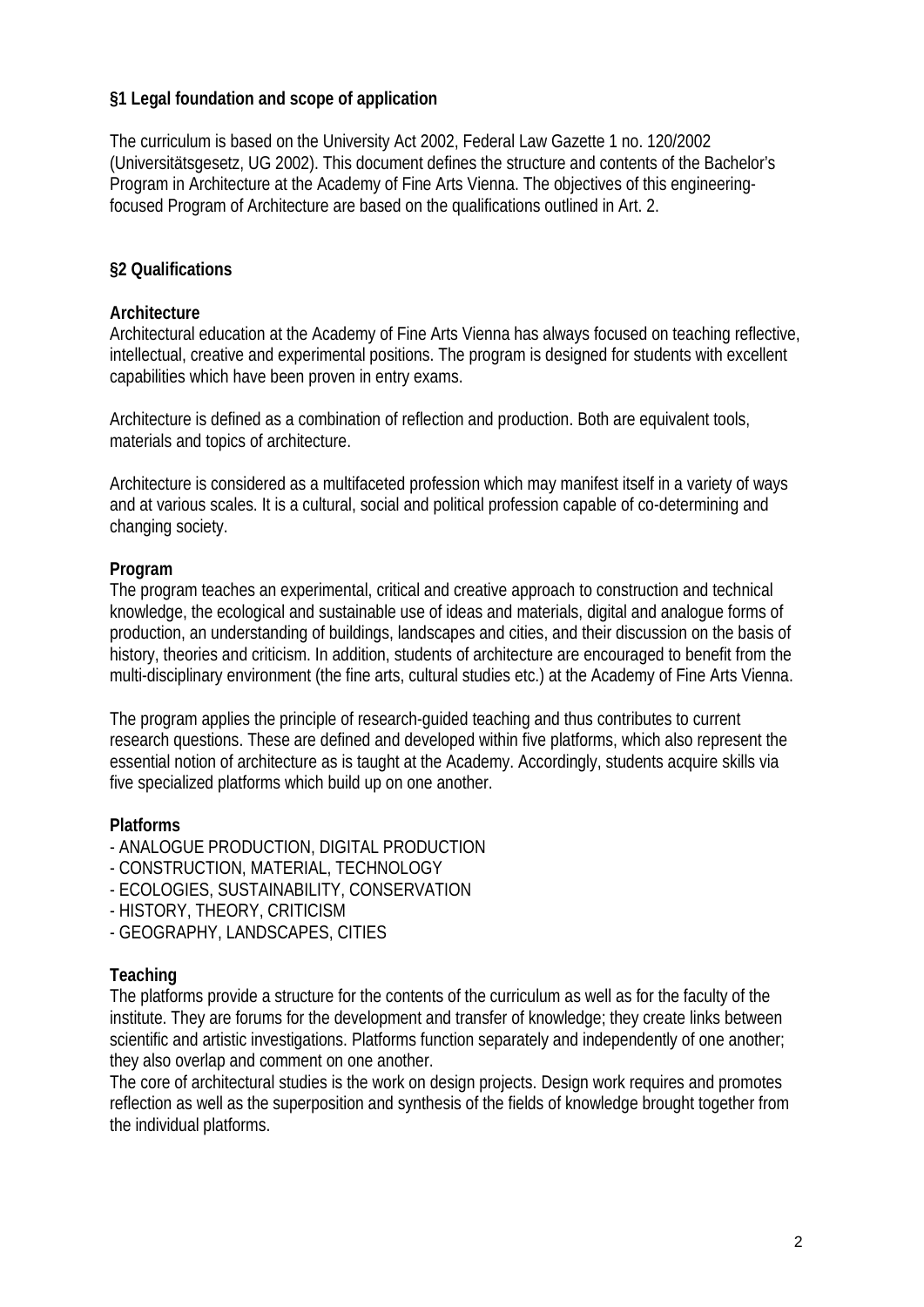The platforms initially provide students with fundamental skills, know-how and ideas. Later on, they encourage and also require students to articulate and apply these ideas, as well as develop alternative ones. Ultimately, projects and design work are the means through which individual positions on architecture are developed. At the core of the program stands the exchange with other disciplines on issues from related fields. Such exchange takes place on two levels:

- a) Within institute-wide events and formats, such as workshops, lecture series, publications and excursions, students from different years meet and discuss ideas and works across platforms.
- b) Within the Academy of Fine Arts, a unique environment for interdisciplinary practice is offered. The architecture curriculum is geared to utilizing the opportunities offered through electives and project collaborations with other programs at the Academy. The curriculum for the Bachelor's Program requires students to enroll in at least one elective course outside the Institute of Architecture.
- c) Courses of other institutes (incl. Fine Arts studio projects) may also be accepted for free elective credits for Bachelor and Master (total BArch 9 ECTS, total MArch 12 ECTS).

The Bachelor's Program in Architecture reflects an engagement with the social, economic, political, cultural, artistic and technological forces which shape our society today. In keeping with the general commitment of the Academy of Fine Arts Vienna to promoting gender mainstreaming, this program also explicitly addresses to students interested in developing and dealing with gender-relevant topics. Conditions of study are in based on non-discrimination policy of the Academy of Fine Arts Vienna, ensuring that there are no disadvantages for students due to their special needs or on account of their age, gender, state of health or religion.

### **Job prospects**

The program provides an extensive and straightforward grounding into the roles, practices and responsibilities of architects. The Bachelor's Program in Architecture explains the field of architecture in such a way that it can serve as the basis for further studies and professional training. On the basis of this program, graduates will have a range of skills and knowledge enabling them to make informed decisions about their professional goals. Completion of the Bachelor's Program in Architecture entitles students to apply for admission to the Master's Program in Architecture or a Master's program in related fields.

# **§3 Academic degree**

The academic degree conferred upon graduation is a Bachelor of Architecture (BArch).

# **§4 Duration and course of studies**

Completion of the six-semester Bachelor's Program in Architecture requires 180 ECTS credits. ECTS credits are evenly spread across the five platforms, attributing equal value to each platform.

From the first semester onwards, the Bachelor's Program in Architecture is characterized by a projectbased structure.

The first semester is an introductory phase familiarizing students with all five platforms. In the following five semesters, the fields of knowledge and potentials pertaining to the five platforms are developed and discussed in detail. Each of the five platforms is emphasized for one semester, thus defining the subject matter of that semester's explorations. The sequence of foci and platforms is one of increasing project complexity and skills.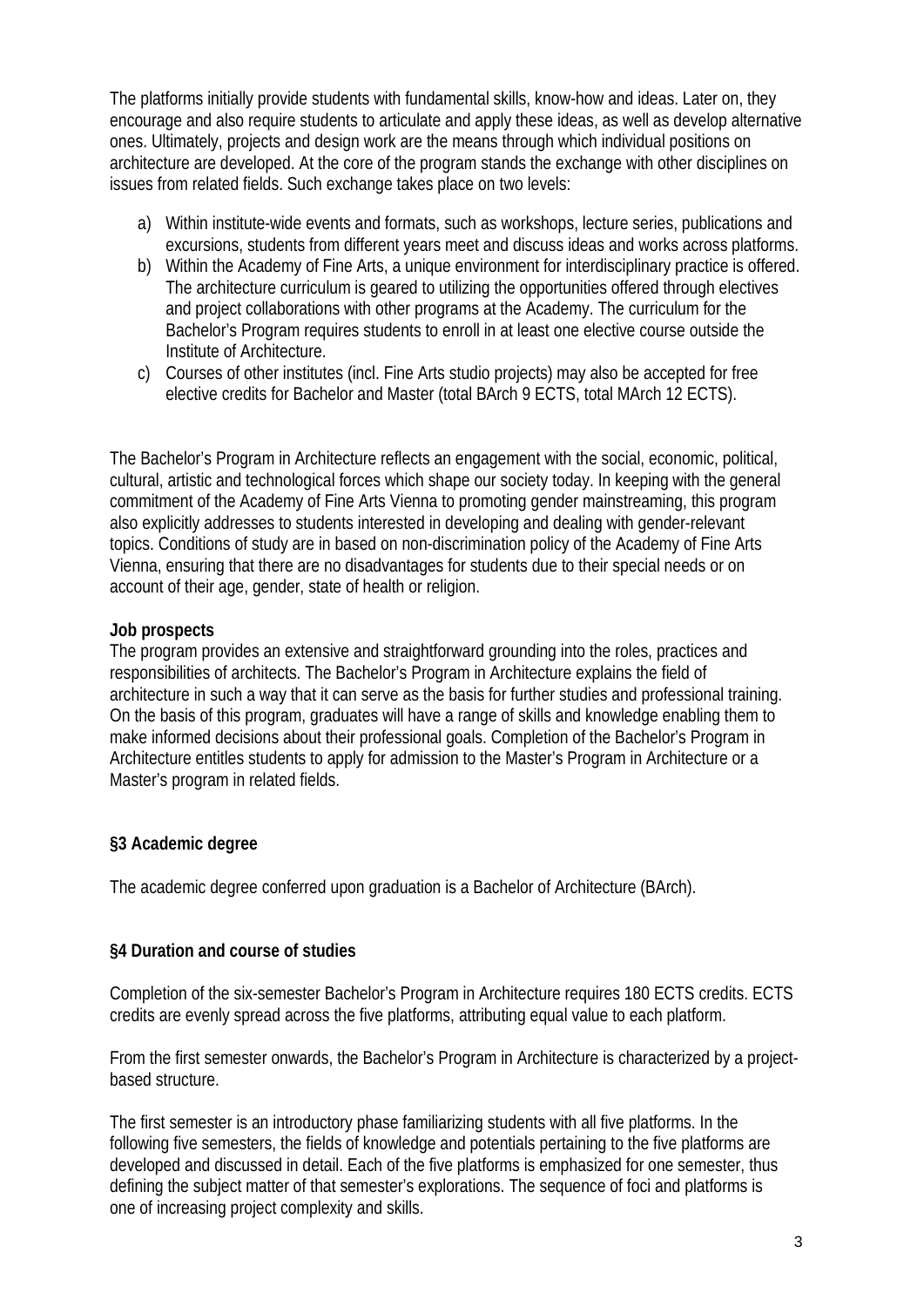### **§5 Types of courses**

Students must register for all courses they attend and want to complete via the Campus Online System. The deadlines for registration are determined prior to the beginning of the semester.

# (1) Project (P)

The design project is at the core of the curriculum. In the course of a project, students learn to combine, review and assess acquired knowledge and developed ideas. The design project is taught in small groups of approximately 12 students each. Intensive one-on-one tutoring allows for responding to students' individual capacities and ideas. Team teaching is encouraged, as it confronts students and teachers with different views, incites them to think about variations and alternatives, and encourages them to take a position. In-progress projects are continuously reviewed and assessed in dialogue with the teachers and external guest critics. Together with the corresponding project lecture courses, the design projects constitute modules that can only be completed as a whole. Usually, the expected work load is equivalent to nine ECTS credits.

# (2) Project lectures (PL)

Project lectures are thematically related with design projects and deepen knowledge concerning the issues and skills relevant to the specific project. Together with the projects, these courses constitute a module and a pass-grade that can only be obtained for the whole module. Depending on the project context, the expected work load for students is equivalent to two or three ECTS credits.

### (3) Lecture courses (L)

Lecture courses familiarize students with the theoretical foundation and methods of architecture. Supporting teaching materials are made available by the lecturers. Students are graded on the basis of written and/or oral examinations on the subject matter. The expected work load is equivalent to three ECTS credits.

### (4) Seminars (S)

Seminars aim at deepening students' understanding of the subject via presentations. Students actively participate in the course through discussions, as well as written assignments and visual and oral presentations. Seminars also introduce students to research methodologies. The expected work load for students is equivalent to three ECTS credits.

### (5) Excursions (EX)

Field trips are class excursions taking place outside school. They aim at illustrating the contents of courses in real-life contexts. The expected work load for students is equivalent to three ECTS credits.

Non-degree students and students who have not passed the entrance examination (concurrent enrollment) are only admitted to classes of type (L) and (S).

# **§6 Language of instruction**

Instruction may be in German or in English. Along with the legally required German proficiency, English at the B2 Level is also required.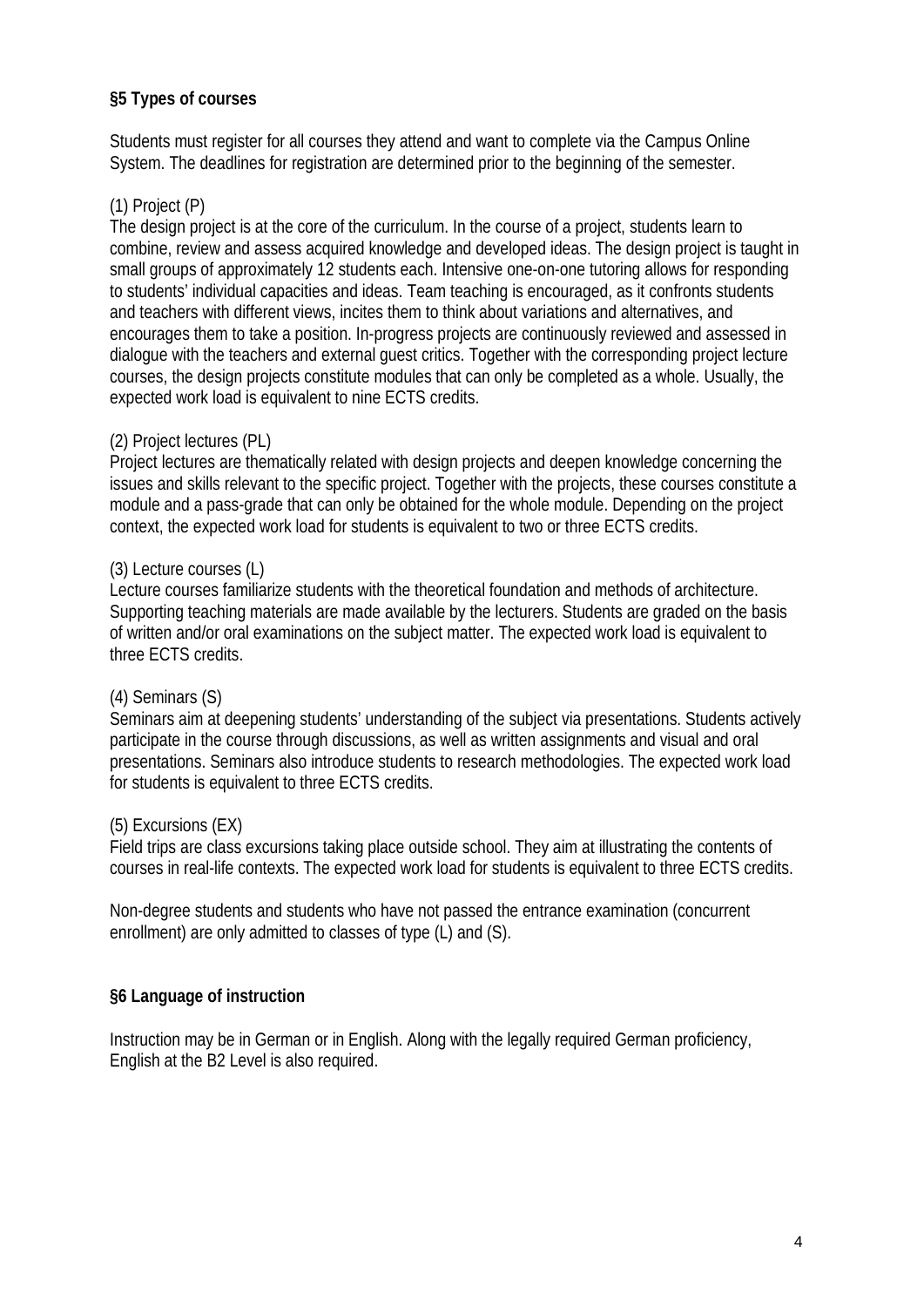# **§7 Curriculum diagram**

Curriculum diagram 1 shows the structure of the curriculum within the five platforms, whereas curriculum diagram 2 specifies the courses according to each semester and the corresponding ECTS credits.

### **§8 Examination rules**

(1) Entrance examination for the Bachelor's Program:

The entrance examination for the Bachelor's Program in Architecture serves to asses if the prospective student is suited for the program. The entrance examination is held once a year prior to the academic year and seeks to assess the applicant's creative and intellectual capacity for the architecture program. It is held by a board of examiners and consists of three parts:

- The submission of a portfolio and a letter of motivation,
- Completion of assignments within a defined period,
- Personal interview with the board of examiners. To qualify for the personal interview,
- candidates must have past the first two parts of the exam.

### (2) Courses:

The examinations for lecture courses (L) and project lectures (PL), seminars (S) and excursions (EX) may cover the entire contents of the courses and may be in written and/or oral form. Classes are subject to continuous review and assessment of progress by teachers. The examination mode and the conditions are determined by teachers at the beginning of the semester. Students have to register for exams via the Campus Online System and will be assessed and graded once a deadline for possible de-registration has expired.

### (4) Modules:

Each module consists of a Project (P) and several project lectures (PL). The Bachelor's Program is comprised of five modules for the first semester, and another five modules from the second to sixth semester. For successful completion of an entire module, pass grades for all individual parts are required within one semester.

### (5) Completion of a Bachelor's degree:

The Bachelor's Program in Architecture results from completing all compulsory courses and obtaining the related ECTS credits. The project of the sixth semester is the Bachelor's thesis. The final certificate includes the grades of each of the five platforms, based on the sum total of all courses, and weighted according to their ETCS credits.

# **§9 Transfer provisions**

(1) Students enrolled in the diploma program under the University Studies Act (UniStG) may transfer to the Bachelor's Program by simple declaration of intent. It is no longer possible to enroll in the diploma program. The program is being phased out and may only be completed until the summer semester 2013. Diploma program students who have not completed their studies by then will automatically be subject to the curriculum of the Bachelor's Program from then on.

(2) If students transfer to the Bachelor's Program voluntarily, courses completed under the diploma program will be credited if they conform to those of the Bachelor's Program courses in content and scope. These provisions and any earlier transfer provisions issued by the committee for Academic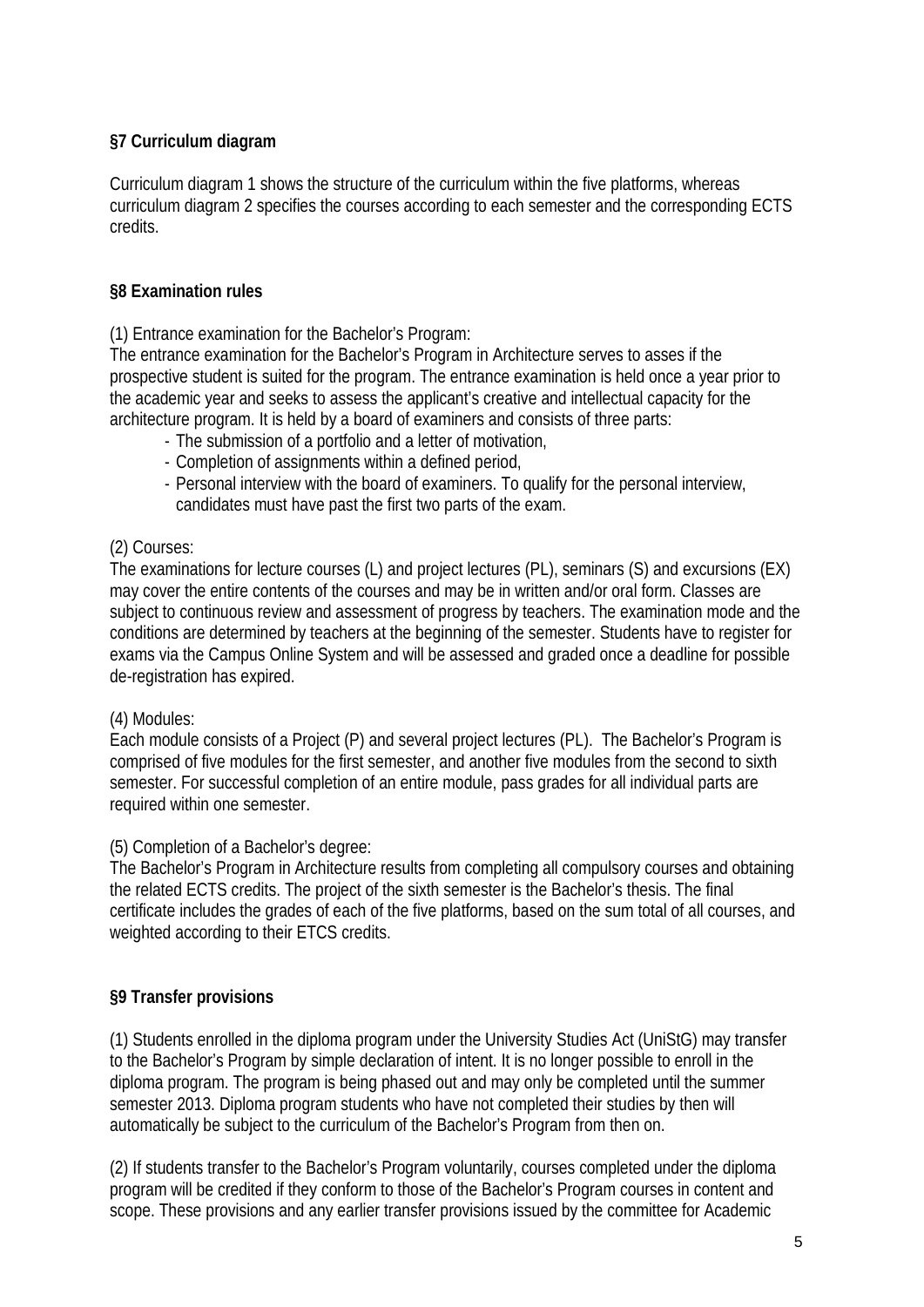Programs for older curricula shall apply mutatis mutandis to transfers from earlier diploma curricula to the Bachelor's Program.

(3) The equivalence of courses is determined by the person/body in charge of legal issues concerning studies.

# **§10 Implementation**

The curriculum for the Bachelor's Program in Architecture at the Academy of Fine Arts Vienna is effective as per 1st of October 2015.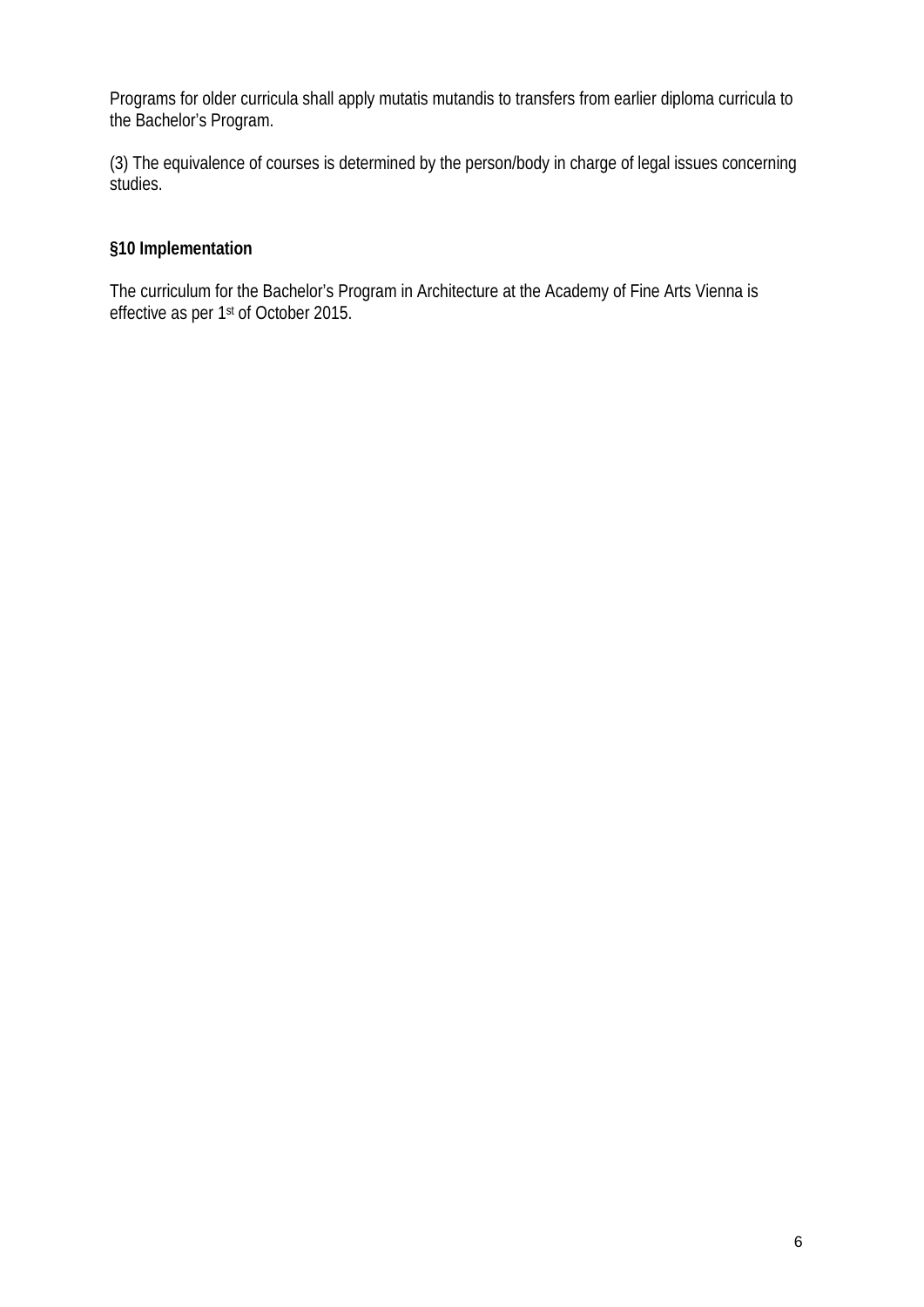|                      | Curriculum Diagram 1 - Bachelor in Architecture (BArch)                  |                         |                         |                     |
|----------------------|--------------------------------------------------------------------------|-------------------------|-------------------------|---------------------|
|                      | at the Academy of Fine Arts Vienna                                       |                         |                         |                     |
| 01.10.2015           |                                                                          |                         |                         |                     |
|                      | SUBJECT                                                                  |                         |                         |                     |
|                      |                                                                          | <b>TARE</b>             | ECTS                    | ECTS<br>SUM         |
| 1. Semester          | <b>ANALOGUE, DIGITAL PRODUCTION</b>                                      | P/PL                    | 6                       | <b>MODULE</b>       |
|                      | CONSTRUCTION, MATERIAL, TECHNOLOGY                                       | P/PL                    | 6                       | <b>MODULE</b>       |
|                      | ECOLOGY, SUSTAINABILITY, CONSERVATION                                    | P/PL                    | 6                       | <b>MODULE</b>       |
|                      | <b>HISTORY, THEORY, CRITICISM</b>                                        | P/PL                    | 6                       | <b>MODULE</b>       |
|                      | <b>GEOGRAPHY, LANDSCAPES, CITIES</b>                                     | P/PL                    | 6                       | <b>MODULE</b>       |
|                      |                                                                          | <b>TOTAL</b>            |                         | 30                  |
| 2. Semester          | <b>ANALOGUE, DIGITAL PRODUCTION</b>                                      | P/PL                    | 15                      | <b>MODULE</b>       |
|                      | <b>GEOGRAPHY, LANDSCAPES, CITIES</b>                                     | S                       | 3                       |                     |
|                      | CONSTRUCTION, MATERIAL, TECHNOLOGY                                       | S                       | 6                       |                     |
|                      | HISTORY, THEORY, CRITICISM                                               |                         | 3                       |                     |
|                      | <b>FREE ELECTIVE*</b>                                                    |                         | 3                       |                     |
|                      |                                                                          | <b>TOTAL</b>            |                         | 30                  |
| 3. Semester          | CONSTRUCTION, MATERIAL, TECHNOLOGY                                       | P/PL                    | 15                      | <b>MODULE</b>       |
|                      | <b>ANALOGUE, DIGITAL PRODUCTION</b>                                      | S                       | 6                       |                     |
|                      | <b>HISTORY, THEORY, CRITICISM</b>                                        |                         | 3                       |                     |
|                      | ECOLOGY, SUSTAINABILITY, CONSERVATION                                    |                         | 3                       |                     |
|                      | <b>WORKSHOP</b>                                                          | $\overline{\mathsf{S}}$ | 3                       |                     |
|                      |                                                                          | <b>TOTAL</b>            |                         | 30                  |
| 4. Semester          | ECOLOGY, SUSTAINABILITY, CONSERVATION                                    | P/PL                    | 15                      | <b>MODULE</b>       |
|                      | <b>HISTORY, THEORY, CRITICISM</b>                                        | S                       | 3                       |                     |
|                      | <b>GEOGRAPHY, LANDSCAPES, CITIES</b>                                     | $\overline{\mathsf{S}}$ | 6                       |                     |
|                      | CONSTRUCTION, MATERIAL, TECHNOLOGY                                       | S                       | 3                       |                     |
|                      | <b>EXCURSION</b>                                                         | EX                      | 3                       |                     |
| 5. Semester          |                                                                          | <b>TOTAL</b>            |                         | 30<br><b>MODULE</b> |
|                      | <b>HISTORY, THEORY, CRITICISM</b><br><b>ANALOGUE, DIGITAL PRODUCTION</b> | P/PL<br>S               | 15                      |                     |
|                      | CONSTRUCTION, MATERIAL, TECHNOLOGY                                       | S                       | 3                       |                     |
|                      | <b>GEOGRAPHY, LANDSCAPES, CITIES</b>                                     |                         | 3<br>3                  |                     |
|                      | ECOLOGY, SUSTAINABILITY, CONSERVATION                                    | S                       | 3                       |                     |
|                      | <b>FREE ELECTIVE*</b>                                                    |                         | 3                       |                     |
|                      |                                                                          | <b>TOTAL</b>            |                         | 30                  |
| 6. Semester          | <b>GEOGRAPHY, LANDSCAPES, CITIES</b>                                     | P/PL                    | 15                      | <b>MODULE</b>       |
|                      | <b>ANALOGUE, DIGITAL PRODUCTION</b>                                      | S                       | 3                       |                     |
|                      | ECOLOGY, SUSTAINABILITY, CONSERVATION                                    | $\overline{\mathsf{s}}$ | 6                       |                     |
|                      | HISTORY, THEORY, CRITICISM                                               | $\overline{\mathsf{S}}$ | 3                       |                     |
|                      | FREE ELECTIVE*                                                           |                         | 3                       |                     |
|                      |                                                                          | <b>TOTAL</b>            |                         | 30                  |
| <b>All Semesters</b> |                                                                          |                         |                         |                     |
|                      | <b>ANALOGUE, DIGITAL PRODUCTION</b>                                      |                         | 33                      |                     |
|                      | CONSTRUCTION, MATERIAL, TECHNOLOGY                                       |                         | 33                      |                     |
|                      | ECOLOGY, SUSTAINABILITY, CONSERVATION                                    |                         | 33                      |                     |
|                      | HISTORY, THEORY, CRITICISM                                               |                         | 33                      |                     |
|                      | <b>GEOGRAPHY, LANDSCAPES, CITIES</b>                                     |                         | 33                      |                     |
|                      | <b>FREE ELECTIVES</b>                                                    |                         | 9                       |                     |
|                      | <b>EXCURSION</b>                                                         |                         | 3                       |                     |
|                      | <b>WORKSHOP</b>                                                          |                         | $\overline{\mathbf{3}}$ |                     |
|                      |                                                                          | <b>TOTAL</b>            |                         | 180                 |

\* At least one free elective course is to be taken at another department than the Institute for Art and **Architecture**